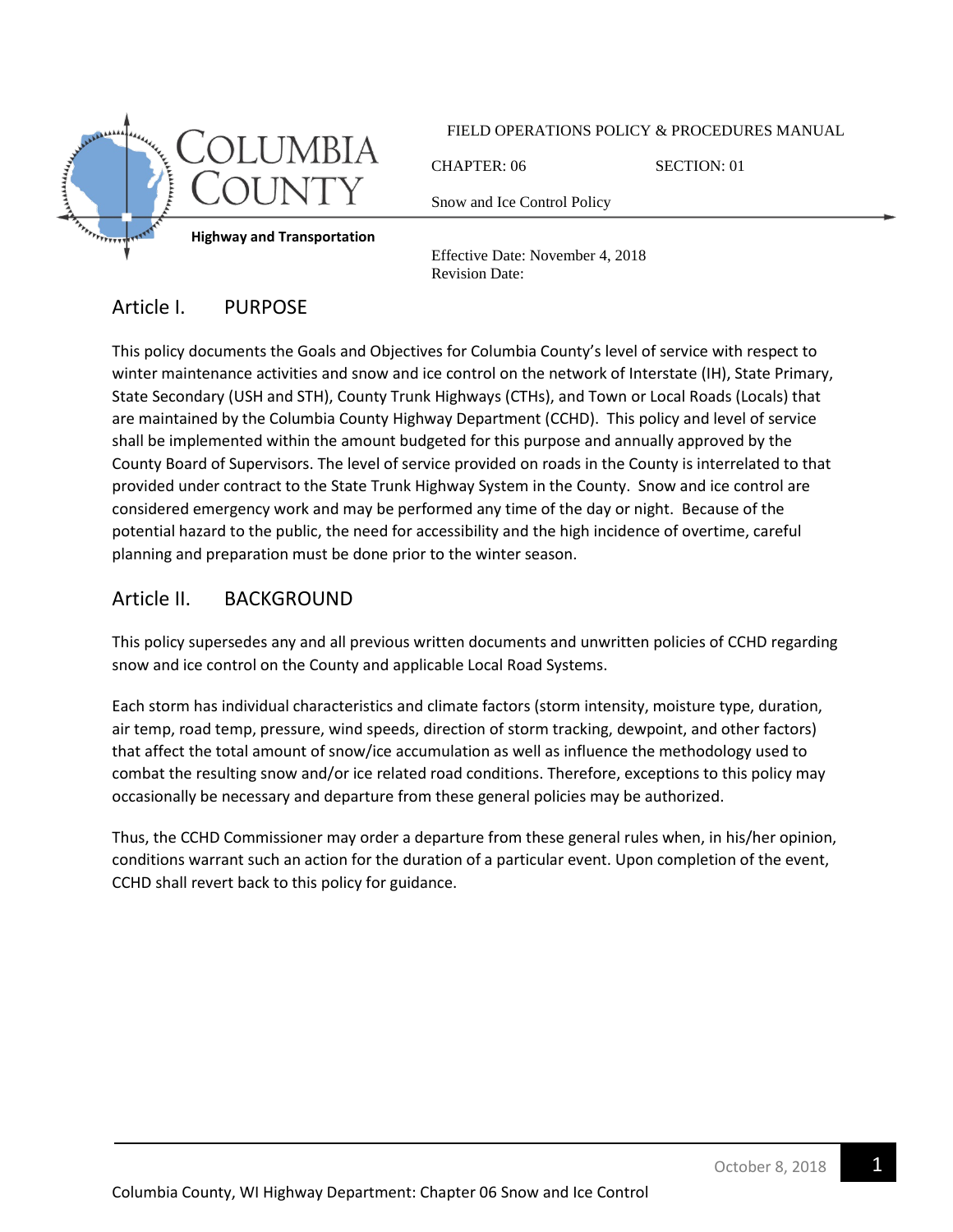Section 2.01 **Travelled portions** of the roadway and/or bridges will, at times, have upon it snow and/or ice in a slippery condition. The entire width of the roadway (including ditches and shoulders) may need clearing of snow, ice, compacted snow or ice, or frost. Snow may accumulate or be piled adjacent to the roadway from time to time. A motorist's sight distance in any direction may be greatly reduced or impaired by these events.

Section 2.02 **CCHD operates** with the expectation that motorists will have their vehicles properly equipped and operate in a safe and secure manner for winter travel, are aware of weather conditions, are aware that winter driving conditions may be present. Motorists should limit winter travel when hazardous conditions exist. Motorists shall drive their vehicles during these condtions with additional caution and preparedness; especially with respect to reduced traction and/or visibility. They are advised to reduce their speed substantially below the posted speed limits during periods of adverse weather.

Section 2.03 **ICE STORMS** are an unusual and rare event which requires a unique approach when compared to "normal" winter storm conditions. For ICE STORM events, plowing and material priority and use will be determined by the Highway Commissioner and the Supervisors. Proceed with storm fighting techniques after consultation and planning with Supervisor as to how to engage.

### Article III. PRIORITIZATION OF ACTIVITY

Section 3.01 The **primary** method of snow removal shall be by plowing.

Section 3.02 **Liquid** salt or liquid salt with additives may be implemented on IH, STH, and limited CTH and Town Roads; as both a preventative action prior to or during the initial phases of a storm event and/or as a supplemental action.

Section 3.03 **Salt, sand/salt mix, or salt** with other additives may be used to enhance snow/ice removal or to improve traction.

Section 3.04 **Liquid Salt Brine** may be added to granular (rock) salt material (pre-wetting) or may be applied direct to pavement surface (anti-icing) prior to deployment to the roadway in order to speed-up the salt to snow integration time period and assist with shorter action timeframes for certain storm conditions on specific class roadways.

## Article IV. LEVEL OF SERVICE

**CCHD does NOT have a "Bare Roads Policy".** That is to say, we will NOT guarantee that all CTHs and Locals will be clear of snow and/or ice throughout the winter driving season.

CCHD will have a "white" shoulder policy for gravel and/or vegetated road shoulders. Plowing of the gravel or vegetated shoulder shall NOT occur. Drivers will make every attempt to "carry their plow" during winging operations when the shoulders are not frozen. This policy will preserve gravel material on the shoulders and limit loss of shoulder surface.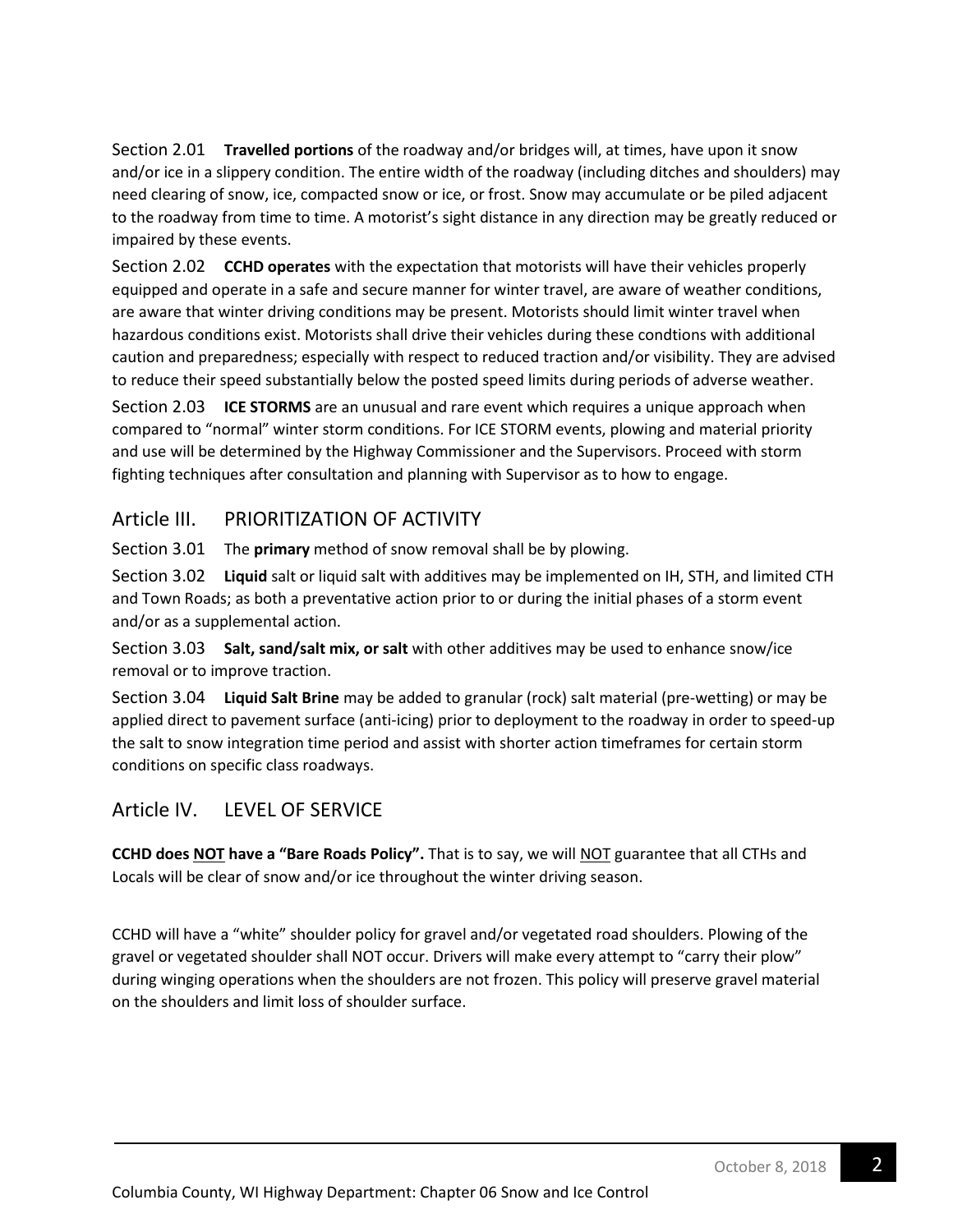Roadways within the County are divided into five (5) classes of roadway service. This classification system determines the level of service and priority for segments of roadway. Distinctions are based on Average Daily Traffic volumes (ADT), jurisdiction, use, local interest, etc.

#### Section 4.01 **CLASS 1** is defined as Interstate Highways

Section 4.02 **CLASS 2** is defined as State Highways or lower volume multi-lane roadways Both classifications include roads under the jurisdiction of the Wisconsin Department of Transportation (IH and STH). **Level of Service and methodology for these roadways are controlled by the WisDOT-CCHD Annual Routine Maintenance Agreement and specifics related to their service are found within the Highway Maintenance Manual, Chapter 6 Winter Maintenance.** Certain aspects are extracted and repeated here for ease of explanation to personnel. CCHD employees operating on the IH and STH system should discuss more in-depth specifics of those systems with their Supervisor.

Generally:

- (a) Plowing is primary method of control;
- (b) During storm events,
	- *(i) Class 1 routes shall require 24 hour continuous service and*
	- *(ii) Class 2 routes shall require 18 hour continuous service;*
- (c) "Passable Roadway" (surface free from drifts, snow ridges, ice, snow pack and can be travelled safely at a reasonable speed) conditions on driving lanes, ramps, passing lanes during the event (prevent snow pack formation, keep accumulation workable, minimize bonding with road);
- (d) "Reasonable speed" = speed vehicle can travel without losing traction;
- (e) Preferred winter material for use is SALT;
- (f) Apply material at initial spreader setting of 400# per lane mile (make adjustments per Supervisor instruction);
- (g) Travel lane expectation = "Bare Pavement" as soon as practical after the event.

Section 4.03 **CLASS 3** is defined as CTHs with 1,000 or more ADT and all Locals in Lodi, Pacific, and Randolph, as well as: WIBU Road, Bullen Road, and Johnson Road

- (a) Plowing is primary method of control;
- (b) No service will occur between the hours of 9 p.m. and 3 a.m.;
- (c) Material selection varies by event and conditions (see Supervisor for direction):
	- *(i) Primary choice = SALT;*
	- *(ii) Secondary choice = SAND;*
- (d) Place material at initial spreader setting(s) of:
	- *(i) 300# per lane mile for salt (adjust per Supervisor instruction);*
	- *(ii) 500# per lane mile for sand (adjust per Supervisor instruction);*
- (e) Travel lane expectation = "2 Wheel Paths Bare" as soon as practical  $\frac{after}{after}$  the event;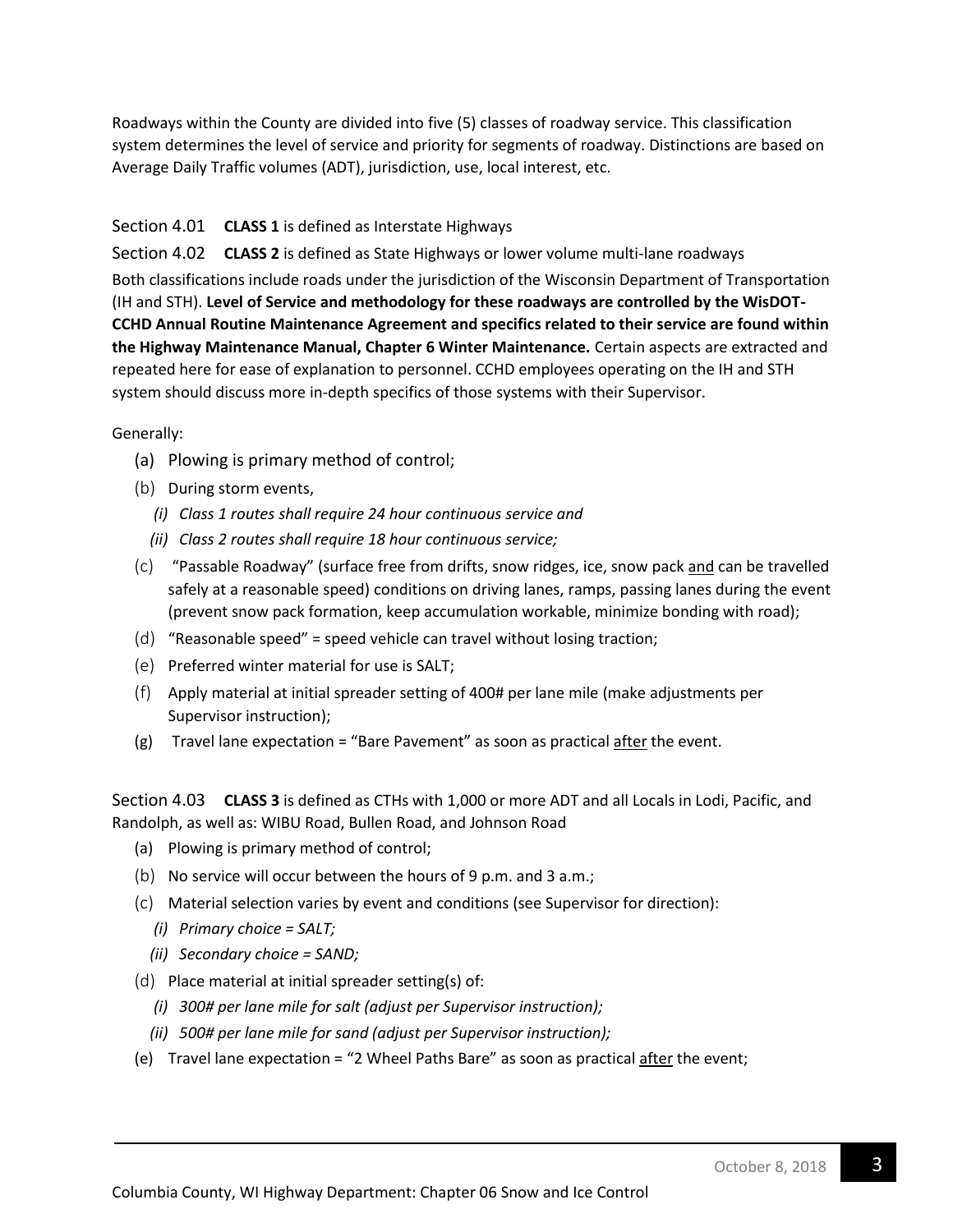Section 4.04 **CLASS 4** is defined as CTHs with less than 1,000 ADT

- (a) Plowing is primary method of control;
- (b) No service will occur between the hours of 9 p.m. and 3 a.m.;
- (c) Material selection leans towards sand mix as primary choice and salt only if instructed;
- (d) "Hot Load Sand Mix" (add additional rock salt to existing sand mix pile) when conditions warrant or when instructed by Supervisor;
- (e) Place granular material at following locations: hills, curves, intersections, bridges and approaches, and long straight sections with significant areas under tree canopy (Supervisor advise);
- (f) Initial spreader setting of 500# per lane mile (adjust per Supervisor instruction);
- (g) "Center 5 Feet Bare" as soon as practical after the event.

Section 4.05 **CLASS 5** is defined as Local Roads that serve rural districts (mostly Town Roads but a few CTHs). All Towns except Lodi, Pacific, and Randolph (Class 3); Dekorra and West Point (do not maintain).

- (a) Plowing is primary method of control (material applied on alternate side plowing return trip only);
- (b) No service will occur between the hours of 8 p.m. and 4 a.m.;
- (c) Material selection is sand mix as only choice;
- (d) "Hot Load Sand Mix" (add additional rock salt to existing sand mix pile) only when instructed by Supervisor;
- (e) Place granular material at initial spreader setting of 500# per lane mile: adjust per Supervisor instruction;
- (f) Sand at only the following locations: hills, curves, intersections, bridges and approaches;
- (g) Material is used to provide traction at locations of acceleration/deceleration, speed change, directional change, and other locales where ice may form or develop;
- (h) Surface conditions will be mostly related to ambient air conditions after event and may include: snow covered, centerline clear, 2 wheel paths, snow pack. Covered road driving is likely to last for several days after the event.

## Article V. EQUIPMENT OPERATION

Employees are expected to be knowledgeable about the routes they are plowing and the equipment they operate. They are to be familiar with existing conditions that would affect the speed or rate at which they plow and should use every precaution in avoiding plowing practices that would cause damage to County, public, or private property.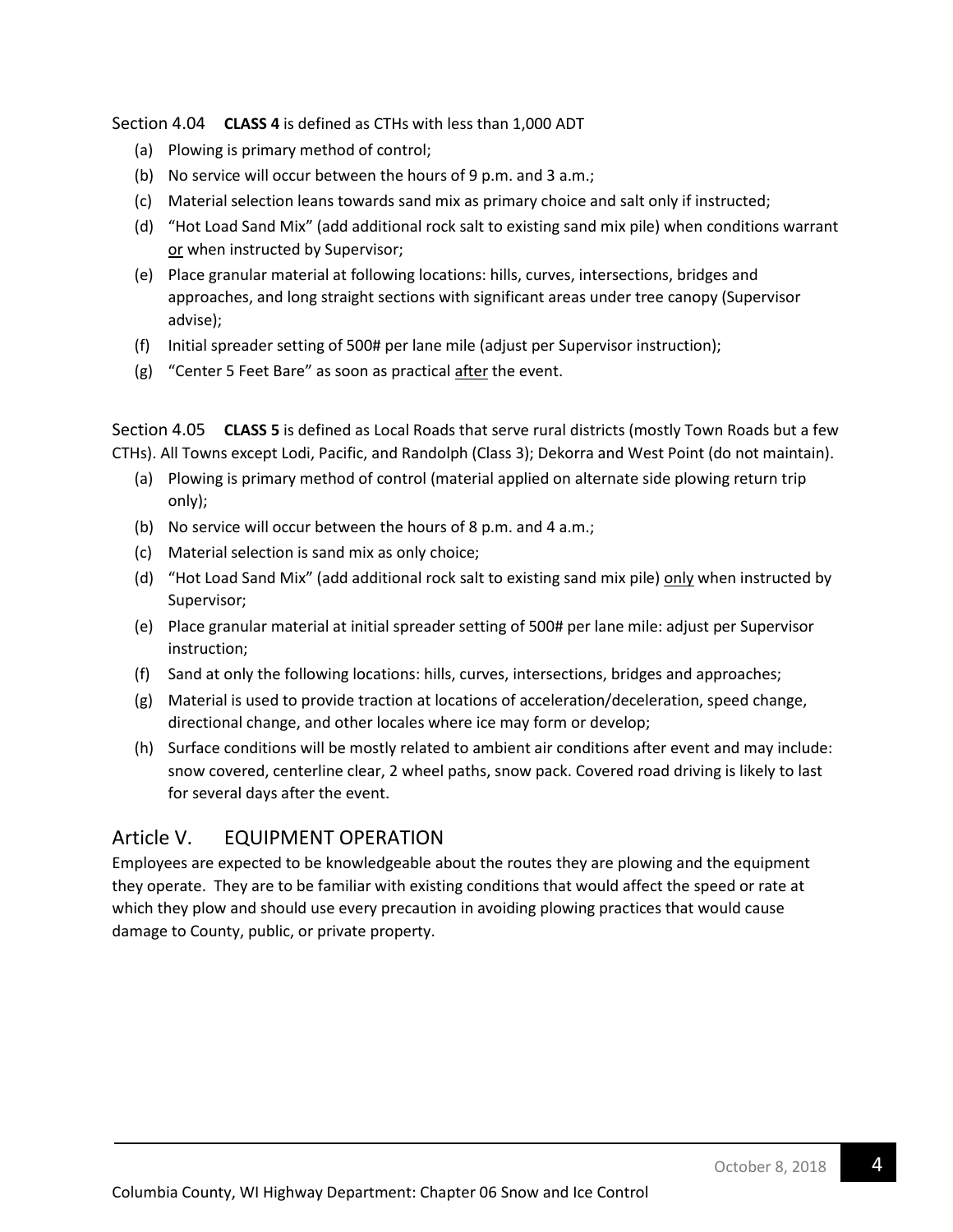Section 5.01 It is the employee's initial responsibility to consider if they are "fit for duty" in compliance with the Substance Abuse Policy (Supervision has the right to verify this determination in accordance with Policy);

Section 5.02 Prior to beginning plowing operations for each and every event, employees are expected to inspect all equipment related to plowing procedures before leaving the CCHD Shop(s). Employees are to make sure that their vehicle is in sufficient condition to provide the services it was designed for. Any malfunction of the equipment, before or during operations, must be reported to their immediate supervisor or Fleet Management as soon as possible. Document compliance of this requirement by the completion of the Equipment Checklist for that specified system as part of the timesheet process at end of shift;

Section 5.03 Individuals operating equipment or vehicles are expected to obey all traffic regulations; Section 5.04 At a minimum the driver's side tire(s) shall remain on the paved driving surface at all times. In times when the frost is coming out, trucks shall not drive or plow on the gravel shoulder or terrace of the roadway;

Section 5.05 Individuals that happen to have their vehicle stuck or immobile are to call their Supervisor for assistance. In no case will employees assist other employees with towing, pulling, or pushing their own or another vehicle, without confirmation, knowledge, and instruction of their Supervisor or the Fleet Manager;

Section 5.06 Department provides recommended speeds for Operators during plowing or material spreading activities (Michigan DOT reports recommend material deployment is best at speeds lower than the following):

- (a) Class 1 or 2 Routes: speed of 45 MPH (spinner turned off or on lowest rotation setting);
- (b) Class 3, 4, or 5 Routes: speed of 25 MPH (whether plowing or spreading material);

Section 5.07 Drivers that are off their route or out of their seat for more than 5 minutes (or to work in the field on their vehicle or assist another) shall call-in and report to Highway Dispatch that they are unavailable. Dispatch shall confirm driver status if call not retrieved within 15 minutes of acknowledged out of service notification.

Section 5.08 During winter months and at the end of every shift, Driver shall ensure the fuel tank of the plow truck IS FULL and empty the cab of all personal gear and belongings;

Section 5.09 Post winter event, driver shall thoroughly wash and clean the truck. Washing shall occur the same day as plow completion or first thing on the next shift (regardless of the day);

Section 5.10 Individuals operating vehicles or equipment who are involved in an accident or incident are required to report the accident to their supervisor immediately and prior to leaving the scene. All employees must complete and submit an accident/incident report as soon as possible after the incident. All reports shall be completed and submitted with their immediate supervisor within twenty-four (24) hours of the incident.

### Article VI. MISCELLANEOUS ITEMS

Section 6.01 **Plow Section Clean-Up**: procedure for plow driver of the mainline road section: Initial plow round focus shall be:

(a) Dip into the side road section an acceptable width (minimum goal of the length of the wing or 22 ft from centerline) and plow through the roadway without backing up being necessary;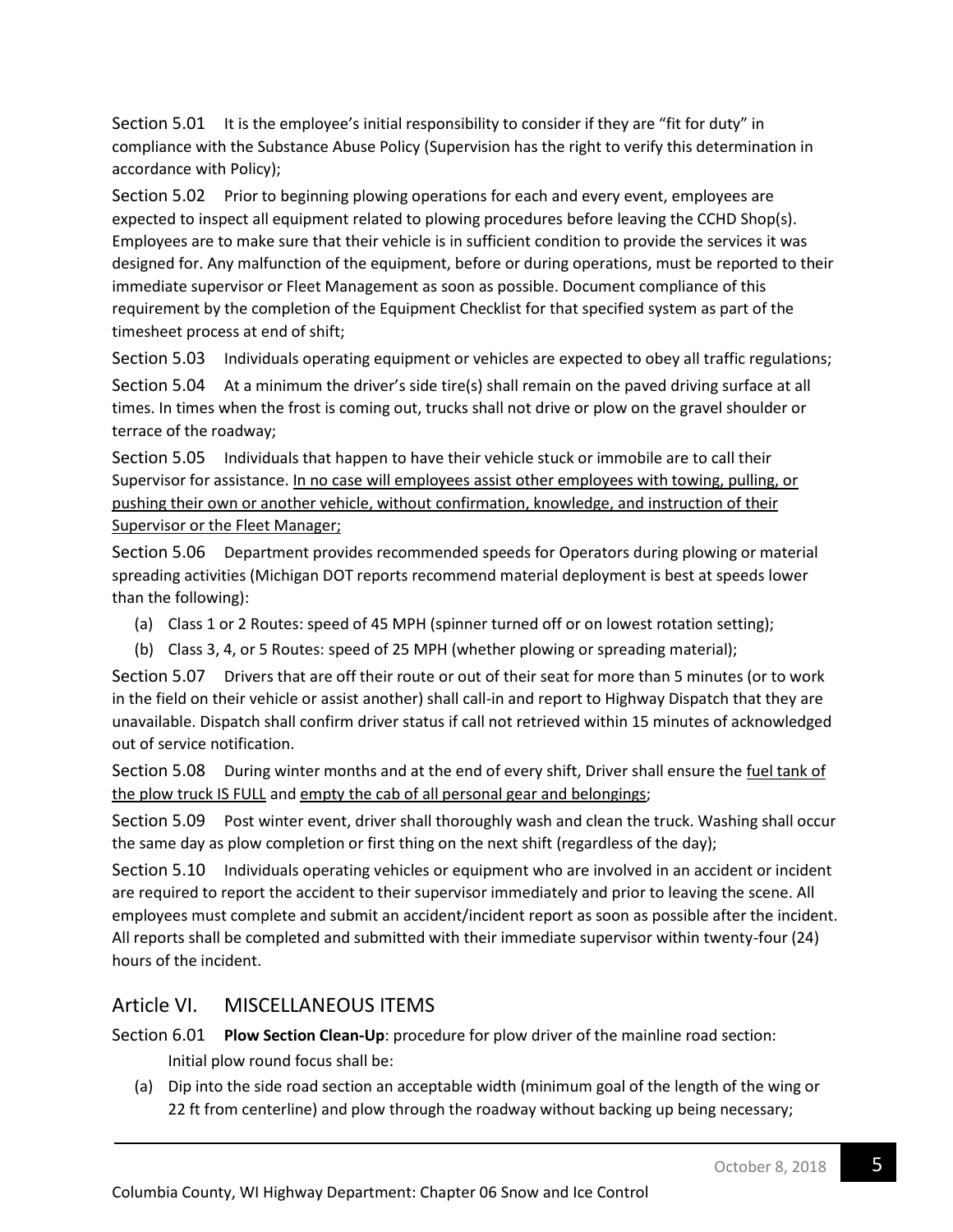- (b) Do not leave windrows of snow on the roadway;
- (c) Do not leave excess materials on the shoulder or above the shoulder plane;
- (d) Assist side road intersection traverse-ability as much as possible without undue delay to your schedule or causing excessive stopping or backing with your truck.

#### Section 6.02 **Encountering Railroad Crossings**:

- (a) Come to a complete stop prior to entering the crossing;
- (b) Raise both plows a minimum of 1 foot clear of the road surface;
- (c) If crossing is clear, proceed to other side of the crossing with the truck and return the plows to the required position;
- (d) Resume plowing and/or spreading operations.

Section 6.03 **Encountering Horse and Buggy Users**: driver activity should be geared towards respect for the user and avoidance of excessive noise, abrupt changes (either noise or materials), and slowing vehicle well in advance of the unit being encountered:

- (a) Do NOT pass horse and buggy units and do NOT leave unplowed sections of the roadway due to this encounter;
- (b) Do not make any quick, loud, or abrupt noises that the horse cannot have ample time to adjust to the noise and your presence;
- (c) Reduce plow "chatter" as much as possible (this will automatically occur by reducing speed to 10 or 15 MPH);
- (d) Maintain a consistent engine RPM and/or vehicle speed;
- (e) Leave strobe and warning lighting on at all times;
- (f) Turn the spreader off and do not forcibly deploy any winter road maintenance material that would hit the horse or buggy;
- (g) Have patience and allow the horse and buggy driver time to react to plow truck presence.

### Article VII. NO DUTY OR RIGHT CREATED

This policy is **directed toward the establishment of goals and expectations for CCHD employees** regarding snow and ice control on our extensive road network. It is not to be construed to create any duty to any individual or entity of the Columbia County, Wisconsin. This policy does not provide any special protection or service to any particular individual or group. This policy may be affected in total or in part; as a result of acts of God, equipment breakdowns, weather conditions, inadequacy of equipment, state or federal regulations, shortages of personnel, and any other unforeseen, uncontrolled, or unanticipated acts.

Section 7.01 Snow and ice control are considered emergency work and may be performed any time of the day or night. Because of the potential hazard to the public, the need for accessibility and the high incidence of overtime, careful planning and preparation must be conducted prior to the winter season.